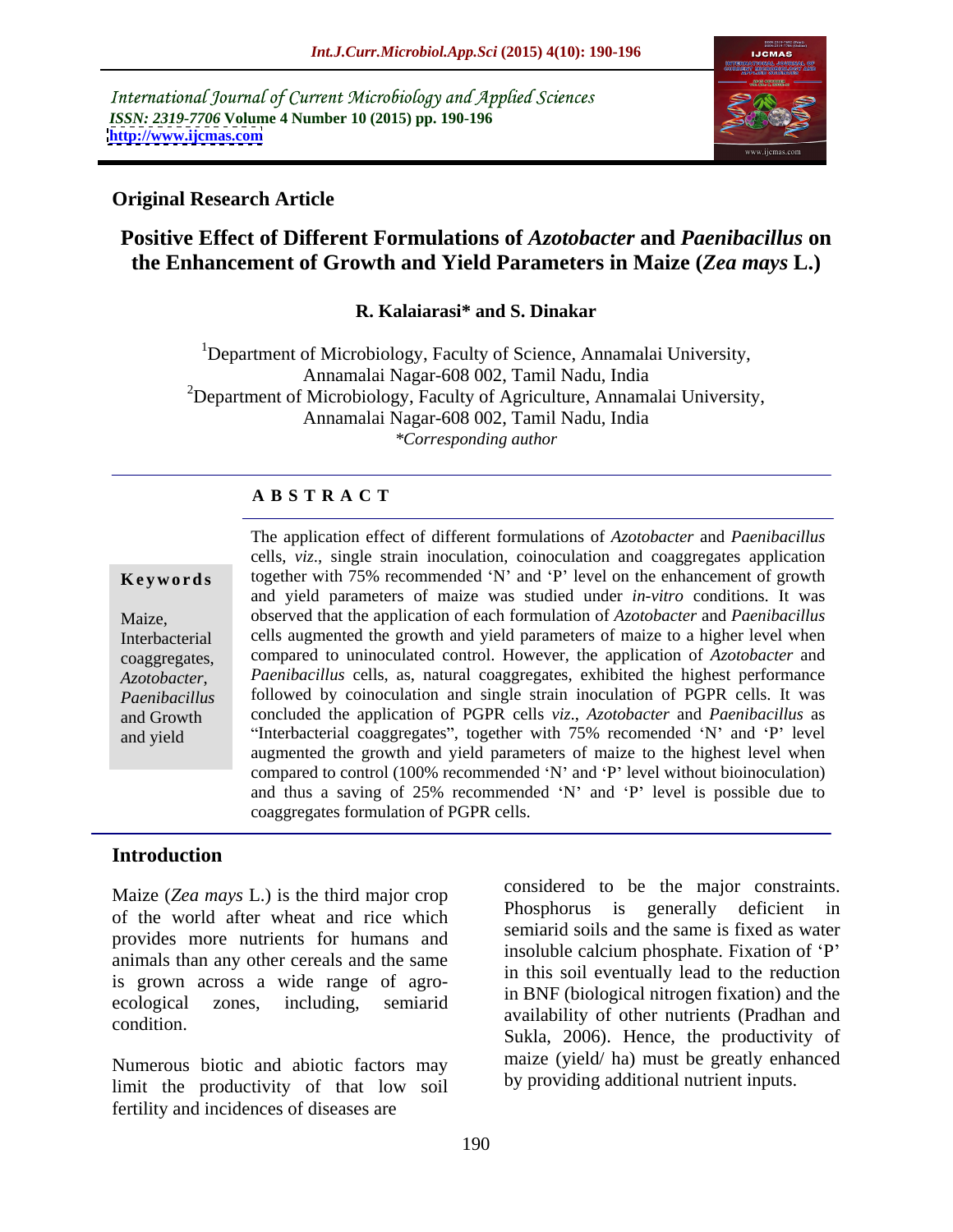Now-a-days maize production management strategies mainly focus on chemical work has been undertaken with an aim to amelioration, including, the use of synthetic exploit the positive role of "interbacterial chemical fertilizers which are too expensive coaggregates", comprising the genera of and also leads to several environmental *Azotobacter chroococcum* and *Paenibacillus* hazards. In this context, plant growth *polymyxa*, on plant growth stimulation, promotion by free living, beneficial soil microorganisms, as a biological approach, solubilization in maize cv.CO-1 grown might be an alternative strategy to overcome the biological and environmental hazards posed by the persistent use of synthetic chemicals (Sturz *et al.,* 2000; Shoebitz *et al* 2009). **Bacterial strains** 

*Azotobacter* and *Paenibacillus* are the two The efficient isolates of *Azotobacter*  more efficient important PGPR genera *chroococcum* (AB-3) and *Paenibacillus*  which are frequently encountered from the *polymyxa* (PB-3), isolated from the rhizosphere of maize under semiarid condition. *Azotobacter chroococcum* has Keerapalaiyam, Cuddalore district, Tamil emerged as the biggest, potentially the most Nadu state, India were used in the present promising PGPR group among *Azotobacter* and involved in plant growth stimulation, cells were maintained in Base-77 and production of secondary metabolites, such Nutrient glucose agar (Englesberg and as, siderophores, antibiotics and Ingraham, 1957) slants, respectively, and phytohormones (Khakipour *et al.,* 2008; incubated at 28 ± 2°C, with monthly Suslow and Schorth, 1982). *Paenibacillus polymyxa* (Ash *et al.,* 1994)*,* a common soil bacterium which possess a wide range of **Preparation of inoculum** activities, including, plant growth promotion and biodissolution of plant nutrients, *Azotobacter chroococcum* (AB-3) and including, phosphorus in the rhizosphere of *Paenibacillus polymyxa* (PB-3) isolates were many crop plants (Kloepper *et al.,* 2004; grown in Base-77 and Nutrient glucose

Agricultural bioinoculant formulation plays a crucial role in the potential success of the min to harvest the log phase cells and the bioinoculants. In the recent years, several pellets were washed three times with  $0.1M$ new agricultural bioinocula formulations phosphate buffer (pH 6.8), individually. have been proposed of which the EPS Finally the cells of Azotobacter mediated Interbacterial coaggregates *chroococcum* and *Paenibacillus polymyxa* seems to be a promising one for the were resuspended, separately, in the same production of multipurpose agricultural buffer at a cell concentration of  $1\times10'$ bioinoculant with multible benefits (Neyra CFU/mL by measuring OD at 420 nm for *et al.,* 1999). However, there were no earlier reports regarding the development and use *Paenibacillus polymyxa* and used as of "Interbacterial coaggregates" in maize

crop, available. Hence, the present research nitrogen fixation and phosphate under semiarid condition.

# **Materials and Method**

# **Bacterial strains**

*polymyxa* (PB-3), isolated from the rhizosphere of maize grown at study. The *Azotobacter* and *Paenibacillus* transfer.

# **Preparation of inoculum**

Timmusk and Wagner, 1999).  $\blacksquare$  broth, respectively, in shaking bath at 28  $\pm$ 2°C for 24 hr. Then the media were centrifuged separately, at  $5000 \times g$  for 10 pellets were washed three times with 0.1M Finally the cells of *Azotobacter* 7 *Azotobacter chroococcum* and 540 nm for inoculum.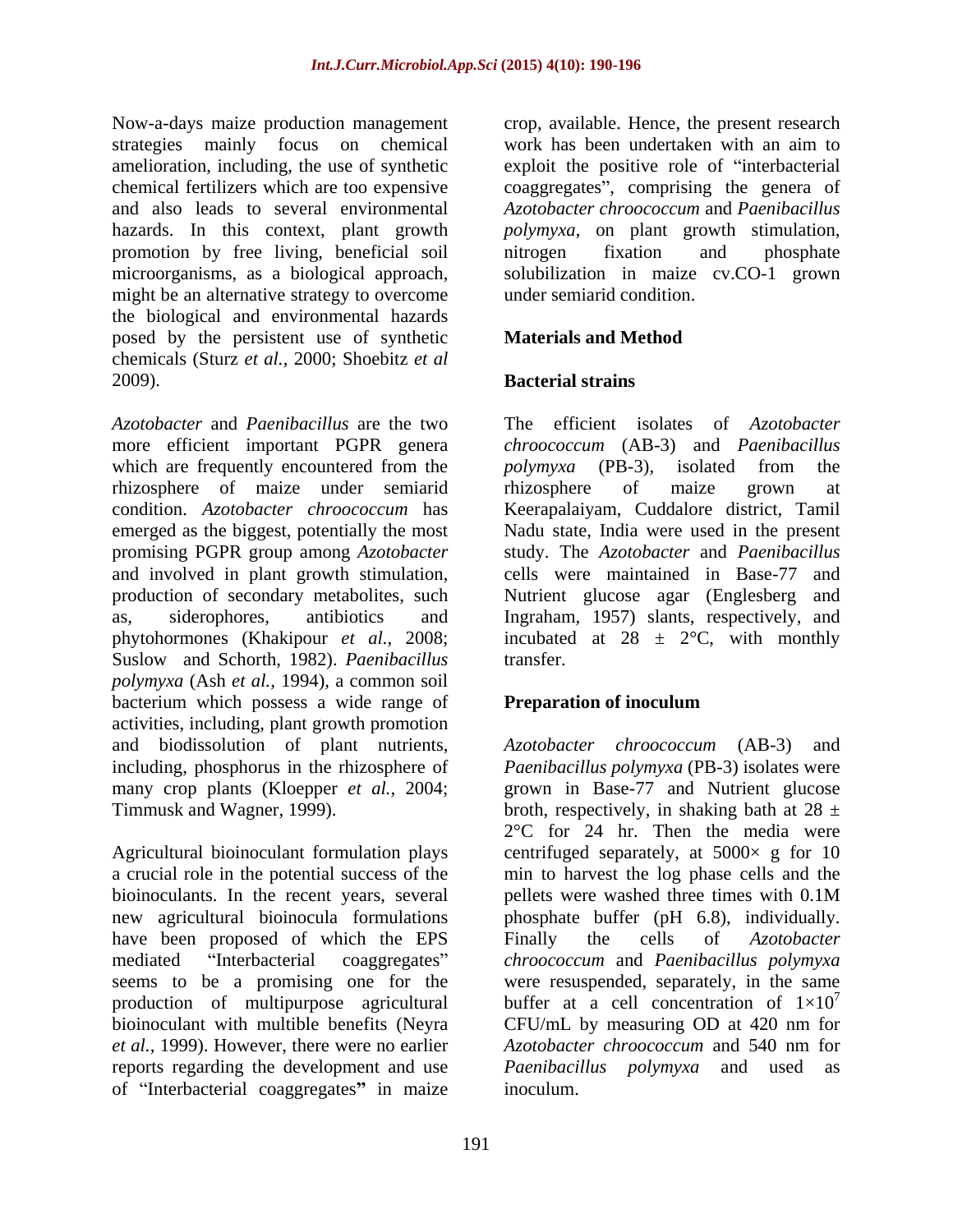# **Preparation** of *Azotobacter* and population of  $1\times10^7$  cells per seed. The

The coaggrecation of *Azotobacter* and *Paenibacillus* isolates were prepared in Co-<br>treatments, 1) control + 100% 'N' and 'P', *Paenibacillus* (PB-3) were mixed together in 10 ml CO-Ag buffer. The real parameter of the *Paenibacillus* polymyxa (PB-3)

on a rotary platform shaker for 3 min and Paenibacillus polymyxa (PB-3) left undisturbed at room temperature for 24 coaggregates  $+$  75%  $\gamma$  and  $\gamma$ . h. All Co-Ag reactions were performed in triplicate and uninoculated buffer served as

The effect of different formulations of lowest humidity were 94 and 78 per cent,<br>Azotobacter and Paenibacillus cells viz., respectively, the mean rainfall of the area

The study was conducted during June to

Rectangular cement pots with  $18" \times 12" \times 12"$  ecosystem. size were filled with 45 kg of field soil, *polymyxa* (PB-3) so as to get a final

*Paenibacillus* **interbacterial co-aggregates** experimental studies were performed in a Ag buffer, as discribed by Grimaudo and 2) *Azotobacter chroococcum* (AB-3) alone + Nesbitt (1997). One ml aliquot of each 75% 'N' and 'P', 3) *Paenibacillus polymyxa* PGPR cells *viz*., *Azotobacter* (AB-3) and (PB-3) alone + 75% 'N' and 'P', 4) The mixtures were vortexed for 10 s, shaken *Azotobacter chroococcum* (AB-3) and cells per seed. The randomized block design with three replications and the following were the treatments, 1) control  $+$  100%  $\gamma$  and  $\gamma$ , *Azotobacter chroococcum* (AB-3) and *Paenibacillus polymyxa* (PB-3) Coinoculation + 75% 'N' and 'P' and 5) *Paenibacillus polymyxa* (PB-3) coaggregates + 75% 'N' and 'P',<br>application.

control. During the experimental period, the annual **Pot culture experiment** of the experimental area was about 25<sup>°</sup>C and *Azotobacter* and *Paenibacillus* cells *viz*., respectively, the mean rainfall of the area single strain inoculation, coinoculation and vas 1200 mm. A fertilizer schedule of coaggregates application on the  $100:50:50$  (100% NPK ha<sup>-1</sup>) was followed enhancement of growth and yield in maize for the control pots, while all other was studied under potculture condition. treatments followed with 75% recommended mean minimum and maximum temperature 39°C, respectively and the mean highest and lowest humidity were <sup>94</sup> and <sup>78</sup> per cent, respectively, the mean rainfall of the area was 1200 mm. A fertilizer schedule of  $^{-1}$  we followed ) was followed dose of 'N' and 'P' fertilizer.

August 2015 with maize cv CO.1 at the The crop was given a hand weeding on  $30<sup>th</sup>$ polyhouse of Department of Microbiology, DAS and well protected against pests and Faculty of agriculture, Annamalai diseases. The experiment was maintained university, Annamalai Nagar, India. The under limited water supply as per the th conditions prevailing in semiarid maize ecosystem.

flooded with water for two days and brought Three plant hills in each pot were into fine puddle condition. The maize seeds pegmarked for periodical observation. The were soaked for 30 min in the different plant height, root dry weight, shoot dry formulations of PGPR cells *viz*., *Azotobacter* weight, nitrogen content, phosphorus and *chroococcum* (AB-3) cells alone, and organic carbon content (Bremner, 1973; *Paenibacillus polymyxa* (PB-3) cells alone, Walkley and Black, 1947) chlorophyll coinoculation of *Azotobacter chroococcum*  content (Mahadevan *et al.,* 1986), IAA (AB-3) and *Paenibacillus polymyxa* (PB-3) production (Tien *et al.,* 1979) was recorded and coaggregates of *Azotobacter* on 45<sup>th</sup> DAS and grain yield, stalk and cob *chroococcum* (AB-3) and *Paenibacillus* yield of maize was recorded during the time of harvest.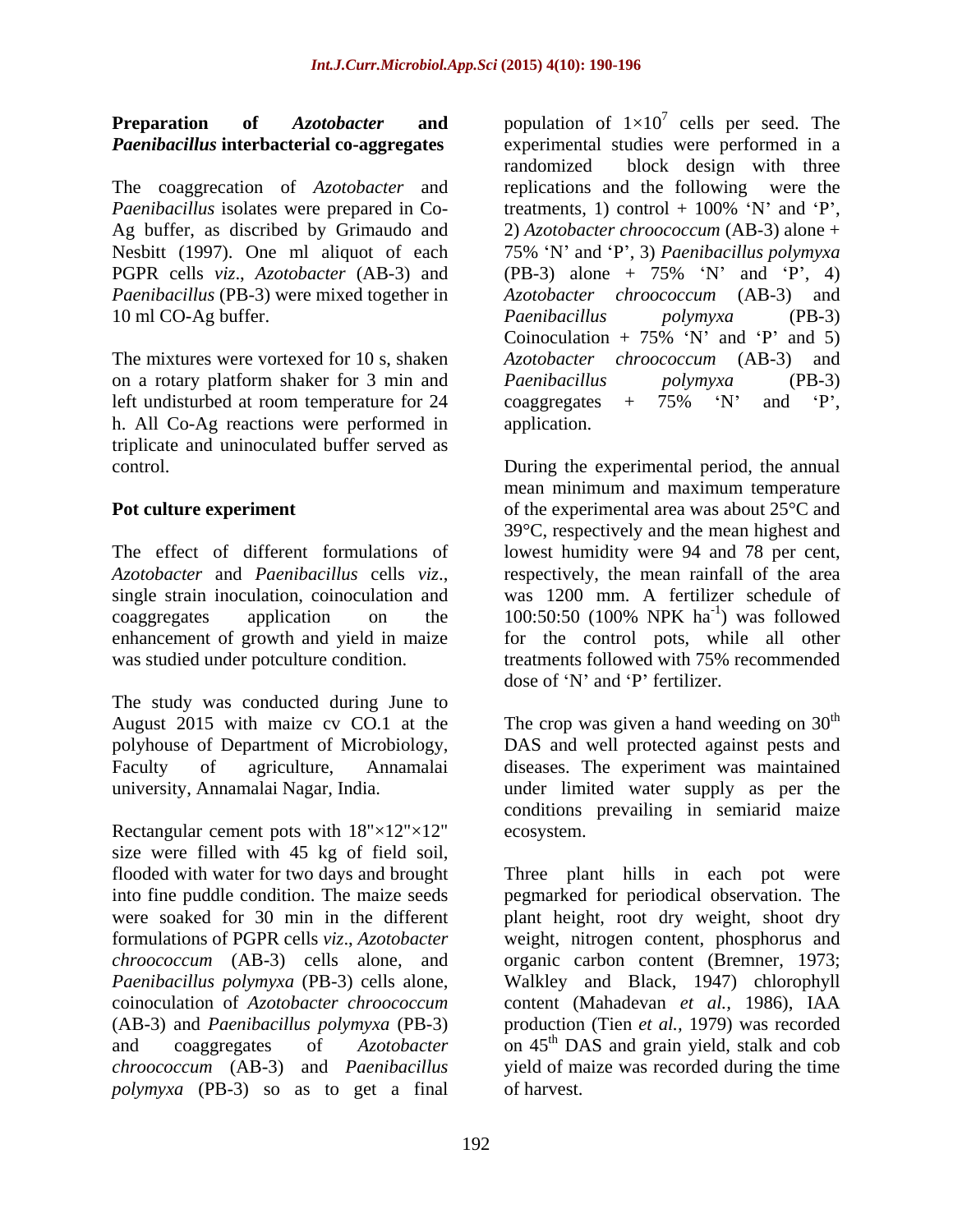## **Growth parameters**

The height of the plant from each treatment **Results and Discussion** was measured at  $45<sup>th</sup>$  days after sowing <sup>th</sup> days after sowing (DAS). The mean value of plants from three

The 'N' content of plant was estimated Jackson (1973). The organic carbon content cv.CO-1 when compared to control (100%) was estimated following the procedure of  $N'$  and  $P'$  level without any Walkley and Black (1947) while the total bioinoculantion). Among the different

weighed and recorded. After threshing,

The number of cobs per plant was recorded during the time of harvest. of 25% recommended 'N' and 'P' fertilizers

## **Statistical analysis**

**Effect of different formulations of PGPR** The experimental results were statistically **cells on the enhancement of growth and** analyzed in randomized block design (RBD) **yield parameters in maize** and in Duncan's multiple range test **Effect on plant growth** Gomez and Gomez (1984). (DMRT) as per the procedure described by Gomez and Gomez (1984).

## **Results and Discussion**

replications was recorded. *Azotobacter chroococcum* and *Paenibacillus* **Effect on root and shoot dry weight** coinoculation and coaggregates application The dry weight of the root and shoot was parameters *viz*., plant height, root and shoot taken at 45<sup>th</sup> days after sowing (DAS). Three dry weight, IAA production, nitrogen plant samples were drawn, washed, air dried content, phosphorus content, organic carbon and later dried to a constant weight in an and chlorophyll content, grain yield, stalk oven at 60°C. The oven dried weight of the and cob yield of maize cv.CO.1 was studied root and shoot sample was recorded. under pot culture condition (Table 1). The according to Bremner (1960) while the 'P' polymyxa cells was found to augment the content of plant was done according to growth and yield parameters of maize chlorophyll content of maize leaves was formulations, the application of *Azotobacter* estimated according to Mahadevan and *chroococcum* and *Paenibacillus polymyxa* Srithar (1986). cells, as coaggregates, improved growth and **Grain and straw yield of maize**  higher level, followed by coinoculation of *A.* The matured crop was harvested, hand *chroococcum* alone and *P*. *polymyxa* alone threshed, winnowed and sun dried. The treatment. Interestingly, the application of dried grains from each treatment were "Interbacterial coaggregates", comprising of maize stalk was subjected to sun drying and together with 75% recommended 'N' and the weight was recorded. P level could augment the growth and yied **Cob yield** level when compared to maize crop grown It was observed that all the formulations of *polymyxa* cells *viz*., single strain inoculation, on the enhancement of growth and yield application of the different formulations of *Azotobacter chroococcum* and *Paenibacillus* cv.CO-1 when compared to control (100% N' and 'P' level without any bioinoculantion). Among the different yield parameters of cv.CO.1 maize to a *chroococcum* and *P. polymyxa*, *A. A. chroococcum* and *P. polymyxa* cells parameters of maize cv CO.1 to a higher in100% recommended  $'N'$  and  $'P'$  level without any bioinoculation and thus a saving of 25% recommended  $'N'$  and  $'P'$  fertilizers could be achieved.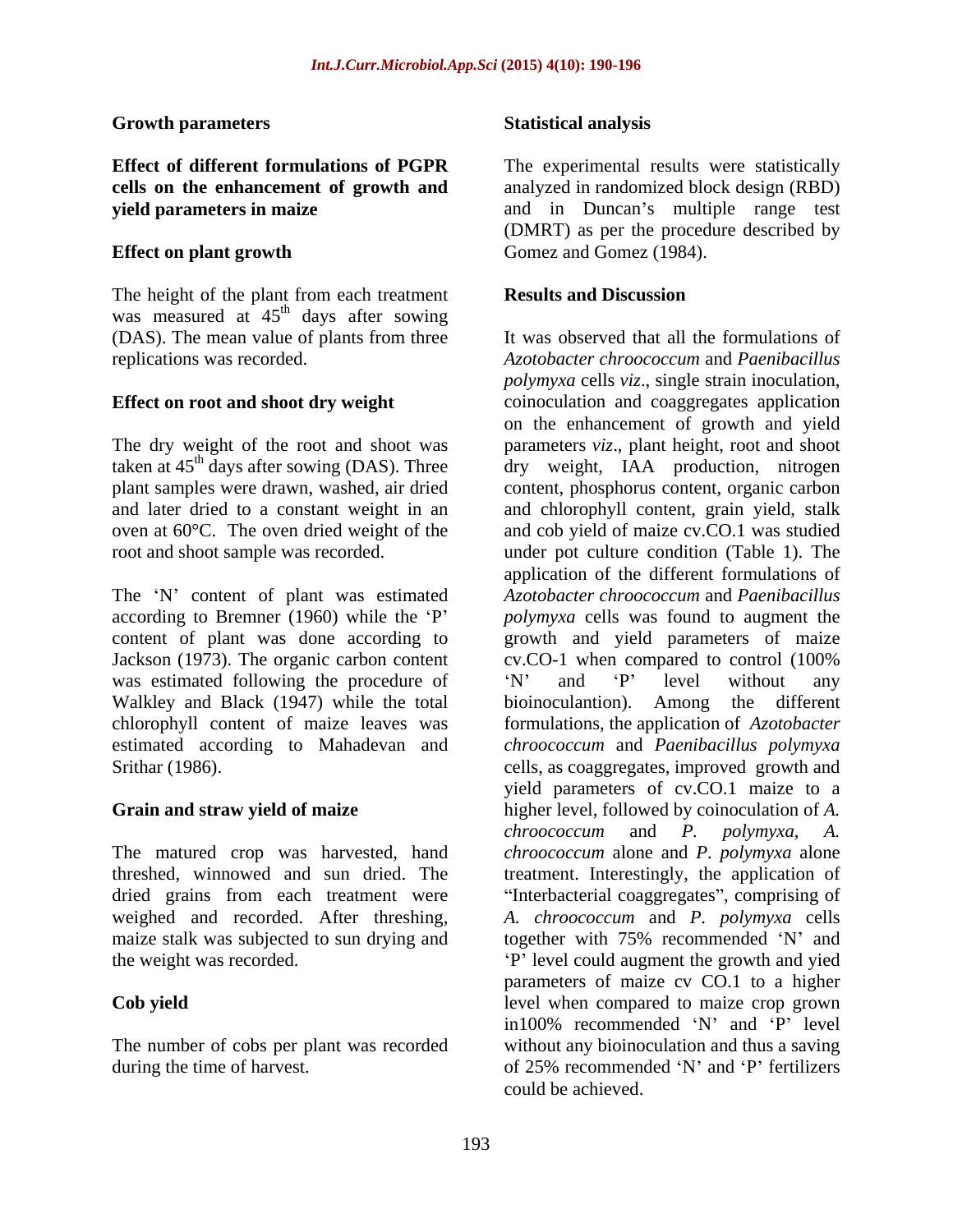|                                                    | Sampling time after 45th DAS |                                 |                                  |                             |                              |                             |                                  |                                          |
|----------------------------------------------------|------------------------------|---------------------------------|----------------------------------|-----------------------------|------------------------------|-----------------------------|----------------------------------|------------------------------------------|
| Treatment                                          | Plant<br>Height<br>(cm)      | Root dry<br>weight<br>(g/plant) | Shoot dry<br>weight<br>(g/plant) | Nitrogen<br>content<br>(% ) | Phospharus<br>content<br>(%) | IAA<br>production<br>(mg/g) | Organic carbon<br>content<br>(%) | Chlorophyll<br>content<br>(mg/g of leaf) |
| Control <sup>*</sup>                               | 48.20 <sup>e</sup>           | 0.286e                          | $0.981$ <sup>e</sup>             | 1.12 <sup>e</sup>           | $0.62^{\circ}$               | $15.44^{\circ}$             | 0.398 e                          | 0.90 <sup>e</sup>                        |
| Azotobacter <sup>**</sup> alone                    | 58.65                        | $0.311$ <sup>c</sup>            | 1.380 <sup>c</sup>               | 1.31 <sup>c</sup>           | $0.75$ <sup>c</sup>          | $15.82$ <sup>c</sup>        | $0.581$ <sup>c</sup>             | $1.15^{\circ}$                           |
| Paenibacillus ** alone                             | 53.80 $^{\rm d}$             | $0.296$ <sup>d</sup>            | 1.200 <sup>d</sup>               | 1.14 <sup>d</sup>           | 0.68 <sup>d</sup>            | 15.67 <sup>d</sup>          | 0.413 <sup>d</sup>               | 1.00 <sup>d</sup>                        |
| Azotobacter<br>$+ Paenibacillus$ CO-I $^{**}$      | 64.20                        | $0.320^{b}$                     | 1.561 <sup>b</sup>               | 1.34 <sup>b</sup>           | $0.78^{\mathrm{t}}$          | 16.24 <sup>b</sup>          | 0.631 h                          | 1.31 <sup>b</sup>                        |
| Azotobacter<br>+Paenibacillus $CO-A$ <sup>**</sup> | $68.25^{\circ}$              | $0.342^{\rm a}$                 | $1.713^a$                        | $1.41^{\circ}$              | $0.84^{\rm a}$               | $16.31^{\circ}$             | $0.714$ <sup>a</sup>             | $1.54$ <sup>a</sup>                      |
| $LSD (P = 0.05)$                                   | 0.037                        | 0.99                            | 0.36                             | 0.01                        | 0.005                        | 0.05                        | 0.43                             | 0.04                                     |

## **Table.1** Effect of different formulations of PGPR cells on the enhancement of growth parameters in maize

a- Average of three replication  $\pm$  SD

b - Values followed by different letters are significantly differed at 5% level according to student 't 'test'.

 $*$ At 100% recomented level 'N' and 'P'

 $**$  At 75 % recomented level 'N' and 'P'

CO-I – coinoculation  $(1 \times 10^7 \text{ CFU/mL}$  inoculum level)

 $CO-A - coaggregation (1\times10^7 CFU/mL inoculum level)$ 

DAS- day after sowing

## **Table.2** Effect of different formulations of PGPR cells on the enhancement of yield parameters in maize

| Treatment                                        | Grain yield <sup>ab</sup>  | Percentage   | Stalk                 | Percentage   |                         | Cob yield   Percentage over |
|--------------------------------------------------|----------------------------|--------------|-----------------------|--------------|-------------------------|-----------------------------|
|                                                  | $(t \text{ ha}^{-1})$      | over control | yield <sup>ab</sup>   | over control | (no of cobs             | control                     |
|                                                  |                            |              | $(t \text{ ha}^{-1})$ |              | $\theta$ lant           |                             |
| Control                                          | $2.27 \pm 0.63^e$          |              | $2.421 \pm 0.75^e$    |              | $2.96 \pm 0.72^e$       |                             |
|                                                  |                            |              |                       |              |                         |                             |
| Azotobacter <sup>**</sup> alone                  | $2.54 \pm 0.32^c$          | 11.89        | $2.896 \pm 0.64^c$    | 19.61        | $3.46 \pm 0.62^{\circ}$ | 16.89                       |
|                                                  |                            |              |                       |              |                         |                             |
| Paenibacillus ** alone                           | $2.34 \pm 0.22^{\rm d}$    | 3.08         | $2.842 \pm 0.63^d$    | 17.38        | $3.24 \pm 0.56^{\circ}$ | 9.45                        |
| $Azotobacter + Paenibacillus CO-I$ <sup>**</sup> | $2.70 \pm 0.62^b$          | 18.94        | $3.101 \pm 0.71^b$    | 28.08        | $3.76 \pm 0.67^b$       | 27.0                        |
|                                                  |                            |              |                       |              |                         |                             |
| $Azotobacter + Paenibacillus CO-A$ <sup>*</sup>  | $2.84 \pm 0.35^{\text{a}}$ | 25.11        | $3.310 \pm 0.67^a$    | 36.78        | $3.81 \pm 0.65^{\circ}$ | 28.71                       |
|                                                  |                            |              |                       |              |                         |                             |
| $LSD (P = 0.05)$                                 | 0.015                      |              | 0.03                  |              | 0.07                    |                             |

a- Average of three replication  $\pm$  SD

b - Values followed by different letters are significantly differed at 5% level according to student's t 'test'.<br>\*At 100% recomented level 'N' and 'P'

 $*$ At 100% recomented level 'N' and 'P'

 $**$  At 75 % recomented level 'N' and 'P'

CO-I – coinoculation  $(1 \times 10^7 \text{ CFU/mL}$  inoculum level)

 $CO-A - coaggregation (1\times10^7 CFU/mL inoculum level)$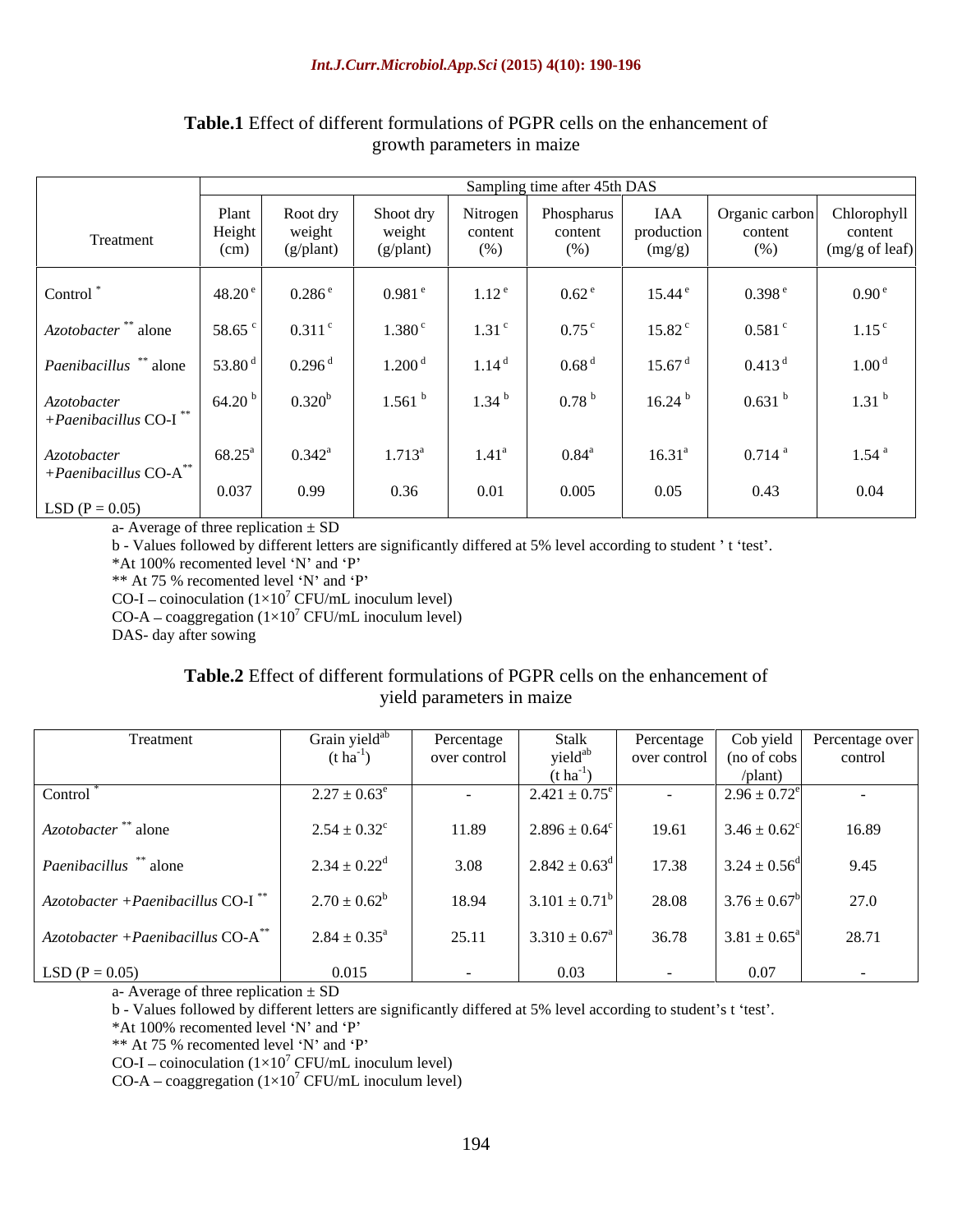The coaggregates application of *A.* group 3 bacilli using a PCR probe *chroococcum* and *P. polymyxa* recorded the maximum plant height, 68.25 cm, root dry new genus *Paenibacillus*. Antonie van weight, 0.342 g/plant, shoot dry weight Leeuwenhoek, 64: 253–260. 1.713 g/plant, nitrogen content 1.41 per cent, phosphorus content 0.84 per cent, indole acetic acid (IAA) production,  $16.31 \text{ mg/g}$ , Agric. Sci., 55: 11–33. organic carbon content 0.714 per cent and Chanway, C.P., Holl, F.B. 1991. Biomass chlorophyll content, 1.54 mg/g of leaf on  $45<sup>th</sup>$  DAS (Table 1) respectively when fixation of mycorrhizal Pinus compared to other formulations and the highest value of grain yield (2.84), stalk yield  $(3.310)$  and cob yield  $(3.18)$  (Table 2), when compared to other formulations. The El-Komy, H.M., Abdel – Samad, H.M., effect of *Paenibacillus* inoculation on the enhancement of growth and yield Possible roles of nitrogen fixation parameters of maize has already been reported by many researchers (Lindberg and Granhall, 1984; Holl and Chanway, 1988; tolerance of maize. Pol. J. Chanway and Holl, 1991; Guemouri- *Microbiol.*, 53: 53–60. Athmani *et al.,* 2000). The positive effect of Englesberg, G.J., Ingraham, P. 1957. *Pseudomonas* and *Bacillus* coinoculation has already been reported by El Komy *et al.* (2004) in wheat. Neyra *et al.* (1999), reported the positive effect of *Azospirillum* and *Rhizobium* cofloc on the enhancement Gomez, K.A., Gomez, A.A. 1984. Statistical of growth and yield in commen bean. In the the procedures for *Agricultural* present study, the coaggregates application of *A. chroococcum* and *P. polymyxa* increased the growth and yield in maize to a Grimaudo, N.J., Nesbitt, W.E. 1997. higher level when compared to other formulations. However, there were no with oral Fusobacterium sp. Oral earlier reports regarding the beneficial effect of Interbacterial microbial coaggregates Guemouri-Athmani, S., Berge, O., Bourrain, application on growth stimulation not available for discussion. This is the first comprehensive report regarding the Diversity of *Paenibacillus polymyxa* beneficial effect of *A. chroococcum* and *P. polymyxa* cells, as coaggregates, on the enhancement of growth parameters in maize *Biol.*, 36: 149–159.

Ash, C., Priest, F.G., Collins, M.D. 1994.

test. Proposal for the creation of a new genus *Paenibacillus*. *Antonie van Leeuwenhoek,* 64: 253 260.

- Bremner, J.M. 1960. Determination of nitrogen by kjeldahl method. *J. Agric. Sci.,* 55: 11–33.
- increase and associative nitrogen fixation of mycorrhizal Pinus contorta seedlings inoculated with a plant growth-promoting *Bacillus* strain. *Can. J. Bot.*, 69: 507-511.
- Hetta, A.M., Barakat, N.A. 2004. and mineral uptake induced by rhizobacterial inoculation on salt tolerance of maize. *Pol. J. Microbiol.,* 53: 53–60.
- Glucose broth for the production of Exopolysaccharide by *Paenibacillus* isolates. *J. Microbiol.,* 14: 56–58.
- procedures for *Agricultural Research*. John wiley and sons, Inc., New York. Pp. 20–23; 187–240.
- Coaggregation of *Candida albicans* with oral *Fusobacterium sp*. *Oral Microbiol. Immunol.,* 12: 168–73.
- M., Mavingui, P., Thiery, J.M., Bhatnagar, T., Heulin, T. 2000. in the rhizosphere of wheat (*Triticum durum*) in Algerian soils. *Eur. J. Soil Biol.,* 36: 149–159.
- cv.CO.1. Holl, F.B., Chanway, C.P., Turkington, R., **Reference** creasted wheat grass (*Agropyron*  Molecular identification of rRNA (*Trifolium repens*) to inoculation Radley, R.A. 1988. Response of *cristatum*), Perennial ryegrass (*Lolium perenne*) and white clover (*Trifolium repens*) to inoculation